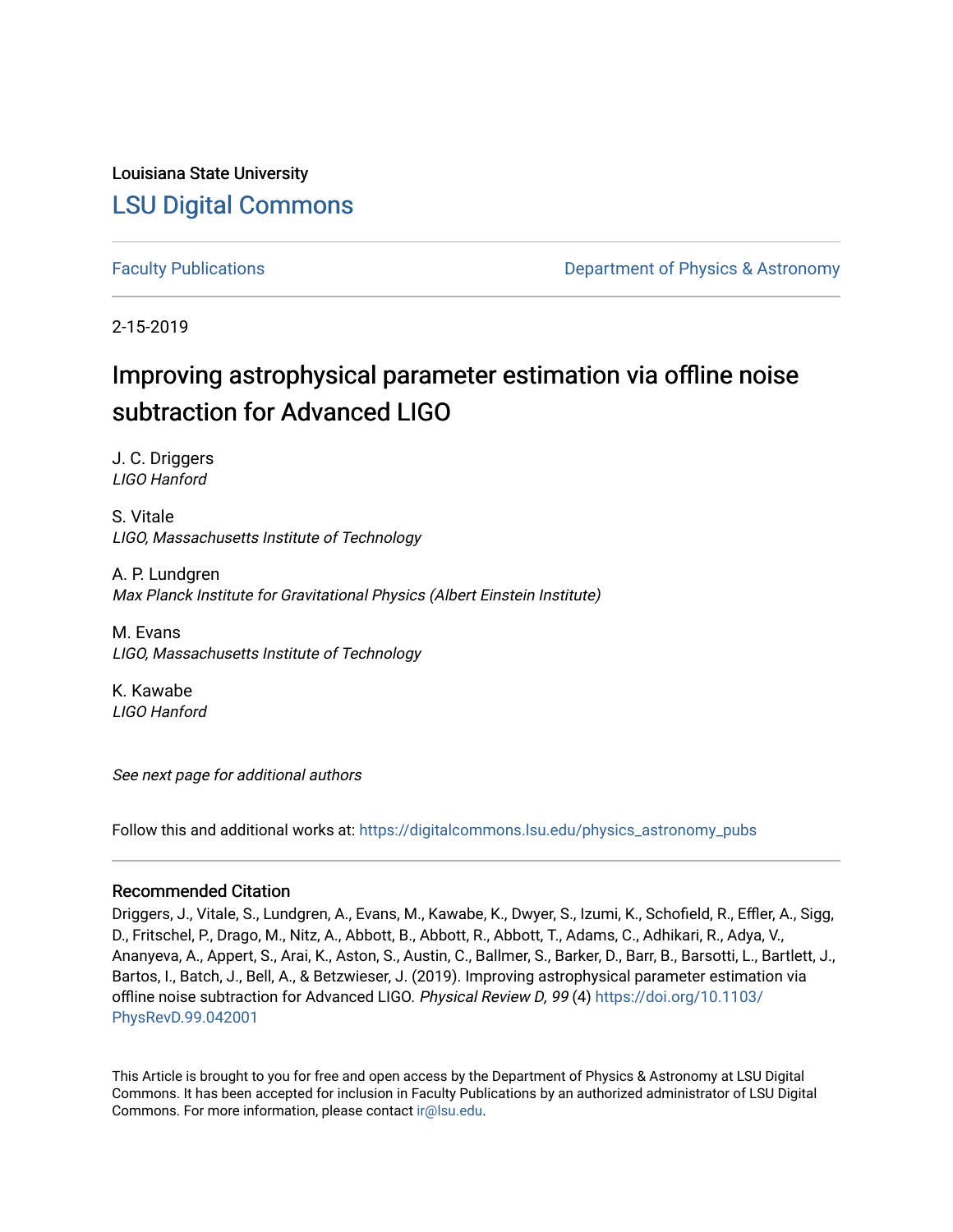### Authors

J. C. Driggers, S. Vitale, A. P. Lundgren, M. Evans, K. Kawabe, S. E. Dwyer, K. Izumi, R. M.S. Schofield, A. Effler, D. Sigg, P. Fritschel, M. Drago, A. Nitz, B. P. Abbott, R. Abbott, T. D. Abbott, C. Adams, R. X. Adhikari, V. B. Adya, A. Ananyeva, S. Appert, K. Arai, S. M. Aston, C. Austin, S. W. Ballmer, D. Barker, B. Barr, L. Barsotti, J. Bartlett, I. Bartos, J. C. Batch, A. S. Bell, and J. Betzwieser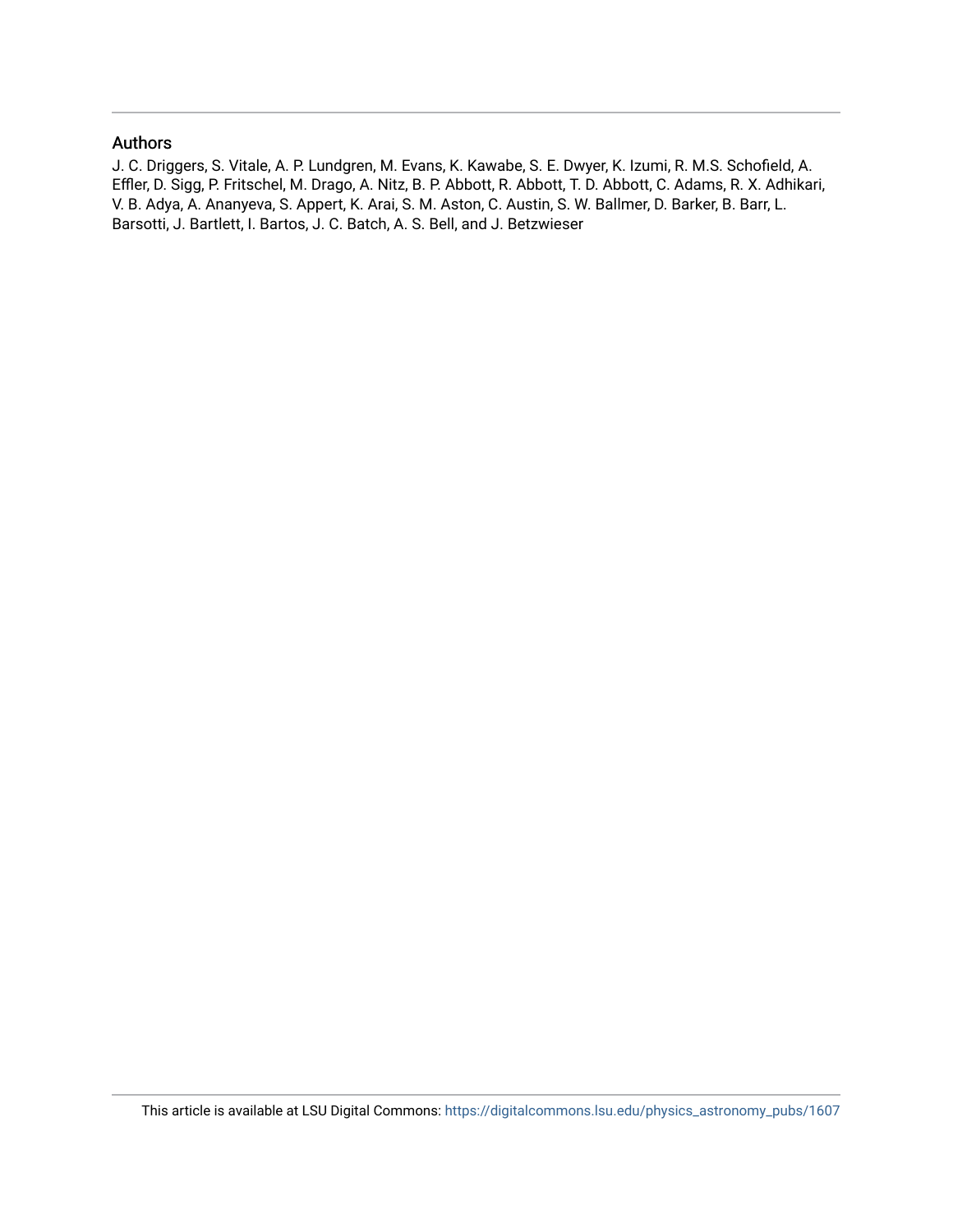

# CHORUS

This is the accepted manuscript made available via CHORUS. The article has been published as:

## Improving astrophysical parameter estimation via offline noise subtraction for Advanced LIGO

J. C. Driggers et al. (The LIGO Scientific Collaboration Instrument Science Authors) Phys. Rev. D **99**, 042001 — Published 20 February 2019 DOI: [10.1103/PhysRevD.99.042001](http://dx.doi.org/10.1103/PhysRevD.99.042001)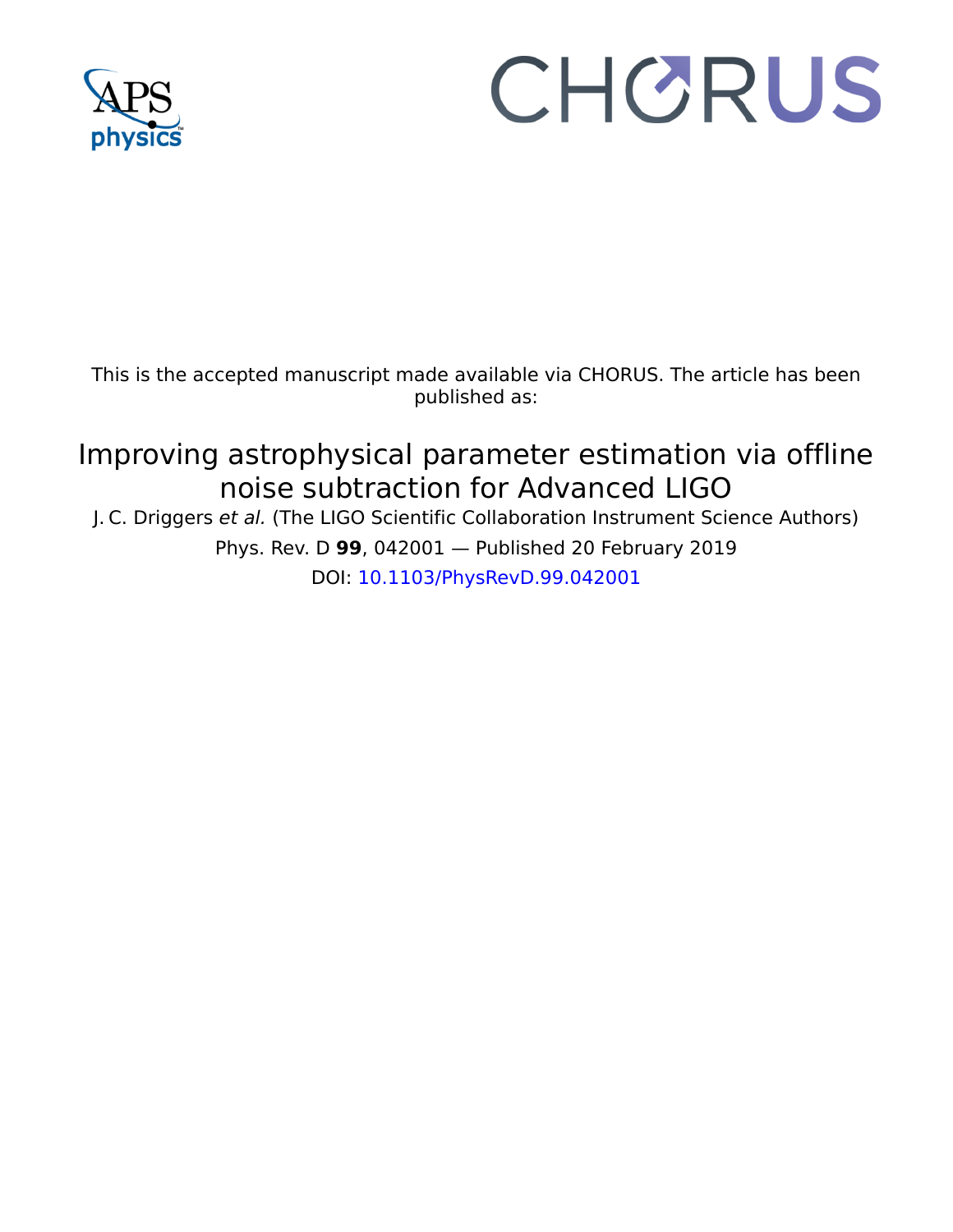#### Improving astrophysical parameter estimation via offline noise subtraction for Advanced LIGO

J. C. Driggers,<sup>1</sup> S. Vitale,<sup>2</sup> A. P. Lundgren,<sup>3</sup> M. Evans,<sup>2</sup> K. Kawabe,<sup>1</sup> S. E. Dwyer,<sup>1</sup> K. Izumi,<sup>1</sup> R. M. S. Schofield,<sup>4</sup> A. Effler, <sup>5</sup> D. Sigg,<sup>1</sup> P. Fritschel, <sup>2</sup> M. Drago, <sup>3</sup> A. Nitz, <sup>3</sup> B. P. Abbott, <sup>6</sup> R. Abbott, <sup>6</sup> T. D. Abbott, <sup>7</sup> C. Adams,<sup>5</sup> R. X. Adhikari,<sup>6</sup> V. B. Adya,<sup>3</sup> A. Ananyeva,<sup>6</sup> S. Appert,<sup>6</sup> K. Arai,<sup>6</sup> S. M. Aston,<sup>5</sup> C. Austin,<sup>7</sup> S. W. Ballmer,  $8$  D. Barker,  $1$  B. Barr,  $9$  L. Barsotti,  $2$  J. Bartlett,  $1$  I. Bartos,  $10$  J. C. Batch,  $1$  A. S. Bell,  $9$ J. Betzwieser,<sup>5</sup> G. Billingsley,<sup>6</sup> J. Birch,<sup>5</sup> S. Biscans,<sup>2</sup> C. D. Blair,<sup>5</sup> R. M. Blair,<sup>1</sup> R. Bork,<sup>6</sup> A. F. Brooks,<sup>6</sup> H. Cao,<sup>11</sup> G. Ciani,<sup>10</sup> F. Clara,<sup>1</sup> S. J. Cooper,<sup>12</sup> P. Corban,<sup>5</sup> S. T. Countryman,<sup>13</sup> P. B. Covas,<sup>14</sup> M. J. Cowart,<sup>5</sup> D. C. Coyne, <sup>6</sup> A. Cumming, <sup>9</sup> L. Cunningham, <sup>9</sup> K. Danzmann, <sup>3, 15</sup> C. F. Da Silva Costa, <sup>10</sup> E. J. Daw, <sup>16</sup> D. DeBra,<sup>17</sup> R. DeSalvo,<sup>18</sup> K. L. Dooley,<sup>19, 20</sup> S. Doravari,<sup>3, 15</sup> T. B. Edo,<sup>16</sup> T. Etzel,<sup>6</sup> T. M. Evans,<sup>5</sup> H. Fair,<sup>8</sup> A. Fernandez-Galiana,<sup>2</sup> E. C. Ferreira,<sup>21</sup> R. P. Fisher,<sup>8</sup> H. Fong,<sup>22</sup> R. Frey,<sup>4</sup> V. V. Frolov,<sup>5</sup> P. Fulda,<sup>10</sup> M. Fyffe,<sup>5</sup> B. Gateley,<sup>1</sup> J. A. Giaime,<sup>7,5</sup> K. D. Giardina,<sup>5</sup> E. Goetz,<sup>1</sup> R. Goetz,<sup>10</sup> S. Gras,<sup>2</sup> C. Gray,<sup>1</sup> H. Grote,<sup>19</sup> K. E. Gushwa,<sup>6</sup> E. K. Gustafson,<sup>6</sup> R. Gustafson,<sup>23</sup> E. D. Hall,<sup>2</sup> G. Hammond,<sup>9</sup> J. Hanks,<sup>1</sup> J. Hanson,<sup>5</sup> T. Hardwick,<sup>7</sup> G. M. Harry,<sup>24</sup> M. C. Heintze,<sup>5</sup> A. W. Heptonstall,<sup>6</sup> J. Hough,<sup>9</sup> R. Jones,<sup>9</sup> S. Kandhasamy,<sup>5</sup> S. Karki,<sup>4</sup> M. Kasprzack,<sup>7</sup> S. Kaufer,<sup>3, 15</sup> R. Kennedy,<sup>16</sup> N. Kijbunchoo,<sup>25</sup> W. Kim,<sup>11</sup> E. J. King,<sup>11</sup> P. J. King,<sup>1</sup> J. S. Kissel,<sup>1</sup> W. Z. Korth,<sup>6</sup> G. Kuehn,<sup>3, 15</sup> M. Landry,<sup>1</sup> B. Lantz,<sup>17</sup> M. Laxen,<sup>5</sup> J. Liu,<sup>26</sup> N. A. Lockerbie,<sup>27</sup> M. Lormand,<sup>5</sup> M. MacInnis,<sup>2</sup> D. M. Macleod,<sup>19</sup> S. Márka,<sup>13</sup> Z. Márka,<sup>13</sup> A. S. Markosyan,<sup>17</sup> E. Maros, <sup>6</sup> P. Marsh, <sup>28</sup> I. W. Martin, <sup>9</sup> D. V. Martynov, <sup>2</sup> K. Mason, <sup>2</sup> T. J. Massinger, <sup>6</sup> F. Matichard, <sup>6, 2</sup> N. Mavalvala,<sup>2</sup> R. McCarthy,<sup>1</sup> D. E. McClelland,<sup>25</sup> S. McCormick,<sup>5</sup> L. McCuller,<sup>2</sup> J. McIver,<sup>6</sup> D. J. McManus,<sup>25</sup> T. McRae,<sup>25</sup> G. Mendell,<sup>1</sup> E. L. Merilh,<sup>1</sup> P. M. Meyers,<sup>29</sup> R. Mittleman,<sup>2</sup> K. Mogushi,<sup>20</sup> D. Moraru,<sup>1</sup> G. Moreno,<sup>1</sup> C. M. Mow-Lowry,<sup>12</sup> G. Mueller,<sup>10</sup> N. Mukund,<sup>30</sup> A. Mullavey,<sup>5</sup> J. Munch,<sup>11</sup> T. J. N. Nelson,<sup>5</sup> P. Nguyen,<sup>4</sup> L. K. Nuttall,<sup>19</sup> J. Oberling,<sup>1</sup> M. Oliver,<sup>14</sup> P. Oppermann,<sup>3, 15</sup> Richard J. Oram,<sup>5</sup> B. O'Reilly,<sup>5</sup> D. J. Ottaway,<sup>11</sup> H. Overmier,<sup>5</sup> J. R. Palamos,<sup>4</sup> W. Parker,<sup>5</sup> A. Pele,<sup>5</sup> S. Penn,<sup>31</sup> C. J. Perez,<sup>1</sup> M. Phelps,<sup>9</sup> V. Pierro,<sup>32</sup> I. M. Pinto,<sup>32</sup> M. Pirello,<sup>1</sup> M. Principe,<sup>32</sup> L. G. Prokhorov,<sup>33</sup> O. Puncken,<sup>3, 15</sup> V. Quetschke,<sup>34</sup> E. A. Quintero,<sup>6</sup> H. Radkins,<sup>1</sup> P. Raffai,<sup>35</sup> K. E. Ramirez,<sup>34</sup> S. Reid,<sup>27</sup> D. H. Reitze,<sup>6, 10</sup> N. A. Robertson,<sup>6, 9</sup> J. G. Rollins,<sup>6</sup> V. J. Roma,<sup>4</sup> C. L. Romel,<sup>1</sup> J. H. Romie,<sup>5</sup> M. P. Ross,<sup>36</sup> S. Rowan,<sup>9</sup> K. Ryan,<sup>1</sup> T. Sadecki,<sup>1</sup> E. J. Sanchez,<sup>6</sup> L. E. Sanchez,<sup>6</sup> V. Sandberg,<sup>1</sup> R. L. Savage,<sup>1</sup> D. Sellers,<sup>5</sup> D. A. Shaddock,<sup>25</sup> T. J. Shaffer,<sup>1</sup> B. Shapiro,<sup>17</sup> D. H. Shoemaker,<sup>2</sup> B. J. J. Slagmolen,<sup>25</sup> B. Smith,<sup>5</sup> J. R. Smith,<sup>37</sup> B. Sorazu,<sup>9</sup> A. P. Spencer,<sup>9</sup> K. A. Strain, <sup>9</sup> D. B. Tanner, <sup>10</sup> R. Taylor, <sup>6</sup> M. Thomas, <sup>5</sup> P. Thomas, <sup>1</sup> K. A. Thorne, <sup>5</sup> E. Thrane, <sup>38</sup> K. Toland, <sup>9</sup> C. I. Torrie,<sup>6</sup> G. Traylor,<sup>5</sup> M. Tse,<sup>2</sup> D. Tuyenbayev,<sup>34</sup> G. Vajente,<sup>6</sup> G. Valdes,<sup>7</sup> A. A. van Veggel,<sup>9</sup> S. Vass,<sup>6</sup> A. Vecchio,<sup>12</sup> P. J. Veitch,<sup>11</sup> K. Venkateswara,<sup>36</sup> G. Venugopalan,<sup>6</sup> T. Vo,<sup>8</sup> C. Vorvick,<sup>1</sup> M. Walker,<sup>37</sup> R. L. Ward,<sup>25</sup> J. Warner,<sup>1</sup> B. Weaver,<sup>1</sup> R. Weiss,<sup>2</sup> P. Weßels,<sup>3, 15</sup> B. Willke,<sup>3, 15</sup> C. C. Wipf,<sup>6</sup> J. Worden,<sup>1</sup> H. Yamamoto,<sup>6</sup> C. C. Yancey,<sup>39</sup> Hang Yu,<sup>2</sup> Haocun Yu,<sup>2</sup> L. Zhang,<sup>6</sup> M. E. Zucker,<sup>2,6</sup> and J. Zweizig<sup>6</sup> (The LIGO Scientific Collaboration Instrument Science Authors)  $1$ LIGO Hanford Observatory, Richland, WA 99352, USA<sup>\*</sup>  $^{2}$ LIGO, Massachusetts Institute of Technology, Cambridge, MA 02139, USA <sup>3</sup>Max Planck Institute for Gravitational Physics (Albert Einstein Institute), D-30167 Hannover, Germany  $^{4}$ University of Oregon, Eugene, OR 97403, USA  ${}^{5}LIGO$  Livingston Observatory, Livingston, LA  $70754$ , USA <sup>6</sup>LIGO, California Institute of Technology, Pasadena, CA 91125, USA <sup>7</sup>Louisiana State University, Baton Rouge, LA 70803, USA <sup>8</sup>Syracuse University, Syracuse, NY 13244, USA  $9$ SUPA, University of Glasgow, Glasgow G12 8QQ, United Kingdom  $^{10}$ University of Florida, Gainesville, FL 32611, USA  $11 OzGrav$ , University of Adelaide, Adelaide, South Australia 5005, Australia  $12$ University of Birmingham, Birmingham B15 2TT, United Kingdom <sup>13</sup>Columbia University, New York, NY 10027, USA <sup>14</sup>Universitat de les Illes Balears, IAC3—IEEC, E-07122 Palma de Mallorca, Spain  $15$ Leibniz Universität Hannover, D-30167 Hannover, Germany  $16$ The University of Sheffield, Sheffield S10 2TN, United Kingdom  $17$ Stanford University, Stanford, CA 94305, USA  $^{18}$ California State University, Los Angeles, 5151 State University Dr, Los Angeles, CA 90032, USA  $19$  Cardiff University, Cardiff CF24 3AA, United Kingdom

<sup>20</sup>The University of Mississippi, University, MS 38677, USA

 $^{21}$ Instituto Nacional de Pesquisas Espaciais, 12227-010 São José dos Campos, São Paulo, Brazil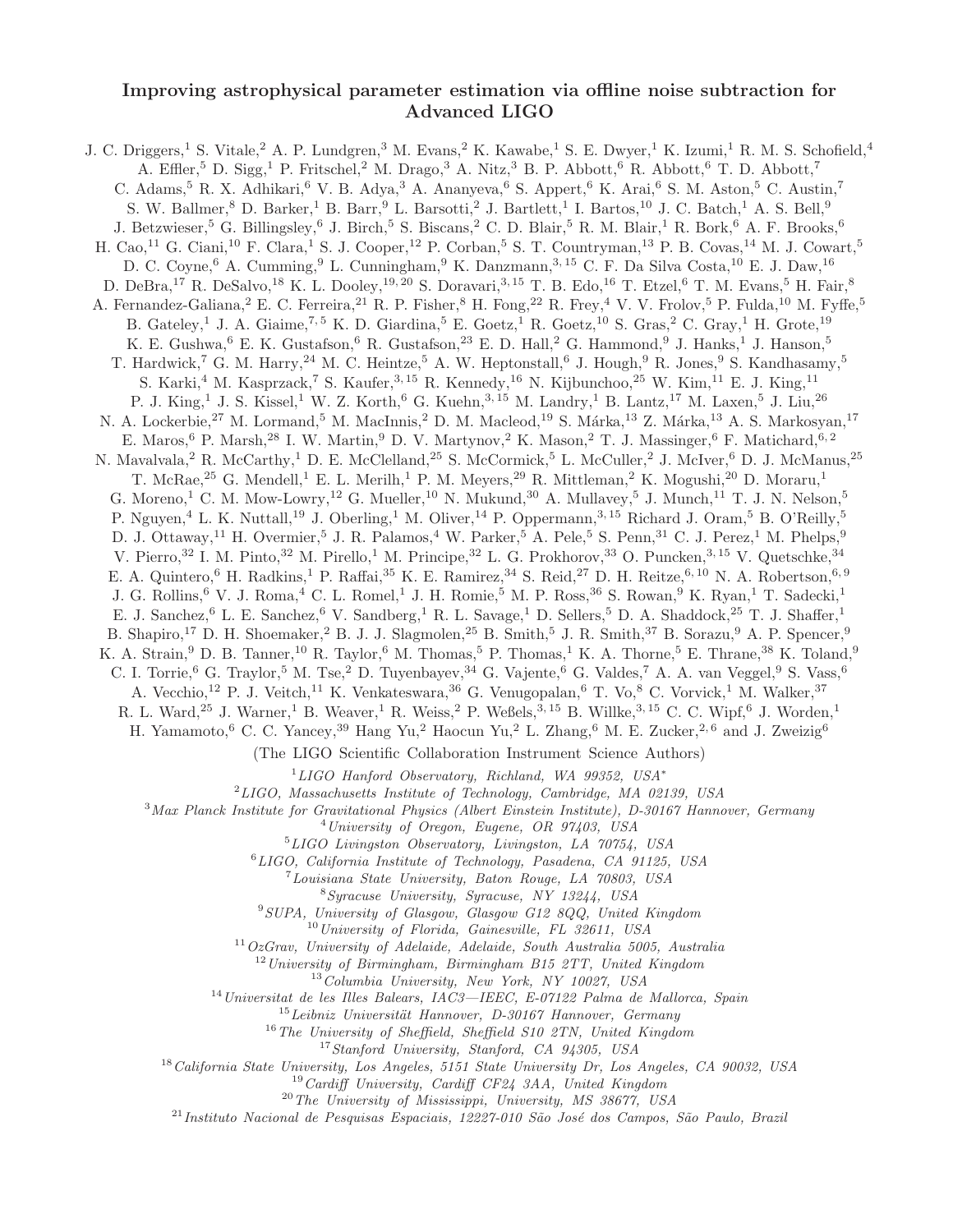$22$  Canadian Institute for Theoretical Astrophysics,

University of Toronto, Toronto, Ontario M5S 3H8, Canada

<sup>23</sup> University of Michigan, Ann Arbor, MI 48109, USA

 $^{24}$ American University, Washington, D.C. 20016, USA

 $^{25}OzGrav$ , Australian National University, Canberra, Australian Capital Territory 0200, Australia

 $^{26}OzG$ rav, University of Western Australia, Crawley, Western Australia 6009, Australia

 $^{27}$ SUPA, University of Strathclyde, Glasgow G1 1XQ, United Kingdom

<sup>28</sup>University of Washington Bothell, 18115 Campus Way NE, Bothell, WA 98011, USA

<sup>29</sup>University of Minnesota, Minneapolis, MN 55455, USA

 $30$ Inter-University Centre for Astronomy and Astrophysics, Pune 411007, India

<sup>31</sup>Hobart and William Smith Colleges, Geneva, NY 14456, USA

<sup>32</sup>University of Sannio at Benevento, I-82100 Benevento,

Italy and INFN, Sezione di Napoli, I-80100 Napoli, Italy

<sup>33</sup>Faculty of Physics, Lomonosov Moscow State University, Moscow 119991, Russia

<sup>34</sup>The University of Texas Rio Grande Valley, Brownsville, TX 78520, USA

 $35$ Institute of Physics, Eötvös University, Pázmány P. s. 1/A, Budapest 1117, Hungary

 $36$  University of Washington, Seattle, WA 98195, USA

<sup>37</sup>California State University Fullerton, Fullerton, CA 92831, USA

<sup>38</sup>OzGrav, School of Physics & Astronomy, Monash University, Clayton 3800, Victoria, Australia <sup>39</sup>University of Maryland, College Park, MD 20742, USA

The Advanced LIGO detectors have recently completed their second observation run successfully. The run lasted for approximately 10 months and led to multiple new discoveries. The sensitivity to gravitational waves was partially limited by laser noise. Here, we utilize auxiliary sensors that witness these correlated noise sources, and use them for noise subtraction in the time domain data. This noise and line removal is particularly significant for the LIGO Hanford Observatory, where the improvement in sensitivity is greater than 20%. Consequently, we were also able to improve the astrophysical estimation for the location, masses, spins and orbital parameters of the gravitational wave progenitors.

<sup>∗</sup> jenne@caltech.edu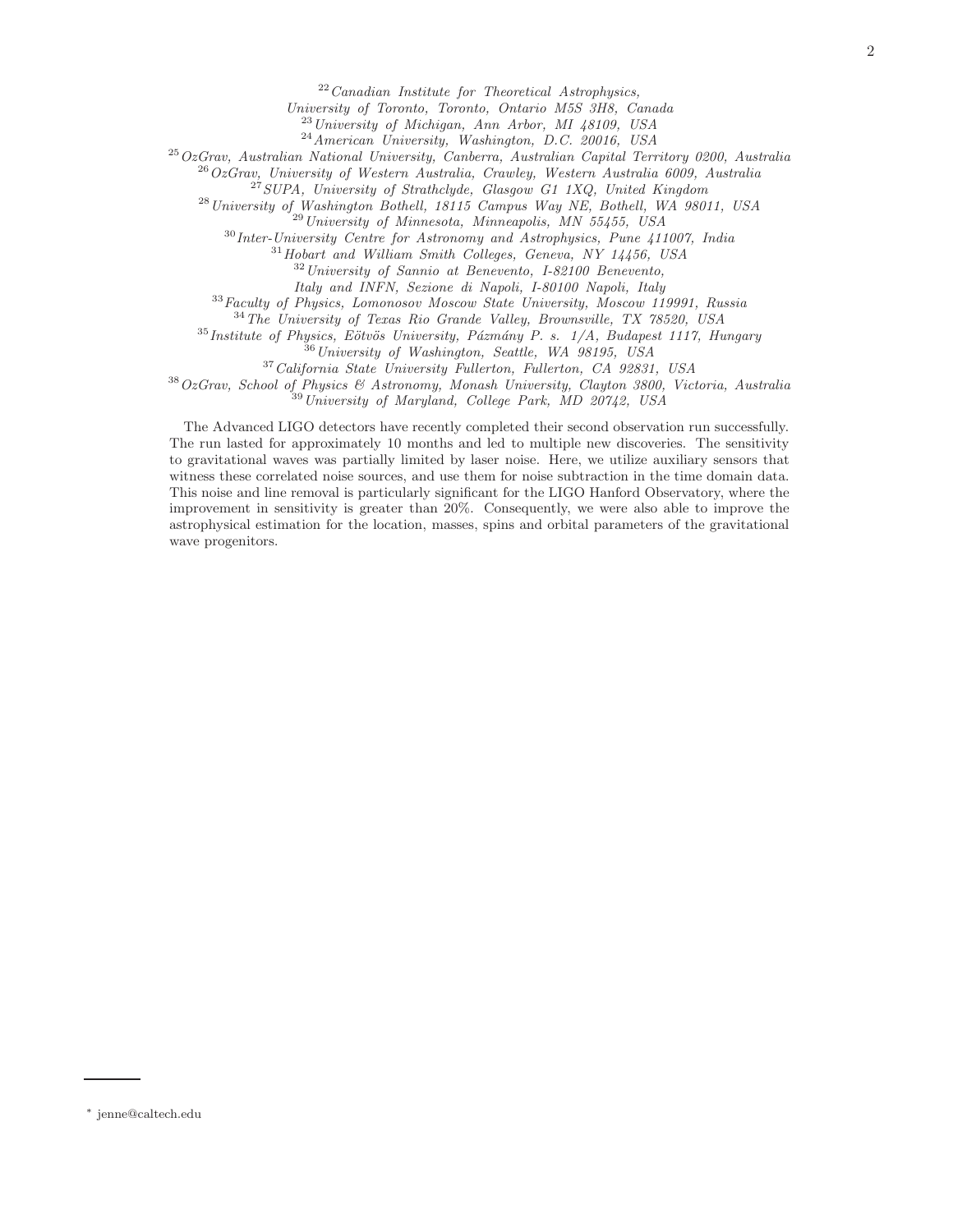#### I. INTRODUCTION

Advanced LIGO's [1] detections of gravitational waves [2–8] have opened up a new view of the universe, allowing us to learn about astrophysical sources such as the mergers of compact stellar remnants. As work continues toward reaching the design sensitivity of Advanced LIGO, we are looking forward to more detections of gravitational waves (GW), and learning more about their sources [9, 10].

The Advanced LIGO detectors are kilometer-scale laser interferometers with suspended test masses, sophisticated seismic isolation systems and complex optical configurations employing multiple coupled optical resonators [11]. LIGO's design sensitivity is limited primarily by fundamental noise sources such as quantum shot noise, quantum radiation pressure noise, and Brownian thermal noise. However, in some frequency bands, Advanced LIGO's first observation runs have been limited by technical noises [12, 13]. Many of these noise sources are well understood, and further work is needed to prevent them from contaminating the gravitational wave sensitivity. In practice, a balance has to be struck between commissioning the detector to improve noise performance, and observations. For the second observation run from November 2016 to August 2017, the LIGO Scientific Collaboration elected to run with somewhat elevated noise in one of the interferometers, while making plans to address these noise sources prior to the third observation run.

The sensitivity of the LIGO Hanford detector is severely affected by laser noise in the frequency band from 100 Hz to 1 kHz. Fortunately, we have a set of independent witness sensors that is highly correlated with this noise. The spectra of both detectors also reveal the power mains and its harmonics, as well as lines that are monitoring the calibration in realtime. Noise and line removal can enhance the sensitivity of the LIGO Hanford detector by more than 20 % during the second observing run. By implementing a post-processing noise removal algorithm, we are able to significantly improve our ability to estimate the parameters of a compact binary coalescence, including its sky location, distance, masses, spins and orbital mechanics.

The removal of lines with narrow frequency spread is also beneficial in the search for continuous wave sources, such as spinning neutron stars. Due to the long signal duration, the frequency of the observed gravitational wave signals are Doppler shifted by the rotation of the earth by 10<sup>-6</sup> times the source-frame GW frequency and the motion of the earth around the sun by  $10^{-4}$  times the source-frame frequency. Narrow spectral lines are broadened by similar ratios after the Doppler effect has been removed by projecting the data to the solar system barycenter. Additionally, lines such as the 60 Hz power mains are spectrally narrow on a short time scale but drift in frequency on a days or weeks time scale such that when averaged over an entire observing run they obscure a span of frequencies about  $0.2 \text{ Hz}$ wide [14]. The search for continuous waves examines frequency bins as narrow as  $10^{-8}$  Hz and is fundamentally a post processing algorithm so can naturally benefit from any sensitivity improvements made via our post-processing noise and line removal technique.

Section II briefly describes the origin of several noise sources that can be removed, while Section III discusses the available witness sensors and the method for calculating the coupling functions used in the subtraction algorithm. Section IV examines how this post-processing noise subtraction impacts the estimation of various astrophysical parameters.

#### II. TECHNICAL NOISE SOURCES

After the first Advanced LIGO observing run, lasting from September 2015 to January 2016, the two LIGO observatories in Hanford, Washington, and Livingston, Louisiana, underwent a series of upgrades [13]. The Hanford observatory focused on increasing the amount of laser power circulating in the interferometer, which required using a high power oscillator [15]. The water required for cooling the laser rods flows through piping attached to the laser table, causing vibrations. This table also hosts an optical train for shaping the beam, impressing radio frequency sidebands, beam steering, and frequency stabilization. The water flow causes vibrations of these optical elements, which translates into beam jitter. Thermal fluctuations in the laser rods and mode mismatch in the optical resonators are also causing jitter variations of the the laser beam size—likely due to the turbulent water flow directly over the laser rods [16].

During Advanced LIGO's second observing run, it was discovered that one of the core mirrors in the long arm cavities at the Hanford observatory sports a point absorber on its surface. Depending on the incident power, this causes a beam deformation due to the thermal expansion of the optics and the temperature dependence of the index of refraction. LIGO has a thermally actuated adaptive optics system [17] to help compensate for effects that are axially symmetric about the beam axis, but which cannot remove the effect of a point absorber that is located several millimeter away from the center.

The presence of this non-asymmetric optical deformation couples beam jitter and beam size variations into the gravitational wave readout channel. During the run, an attempt was made to inspect the offending mirror and try to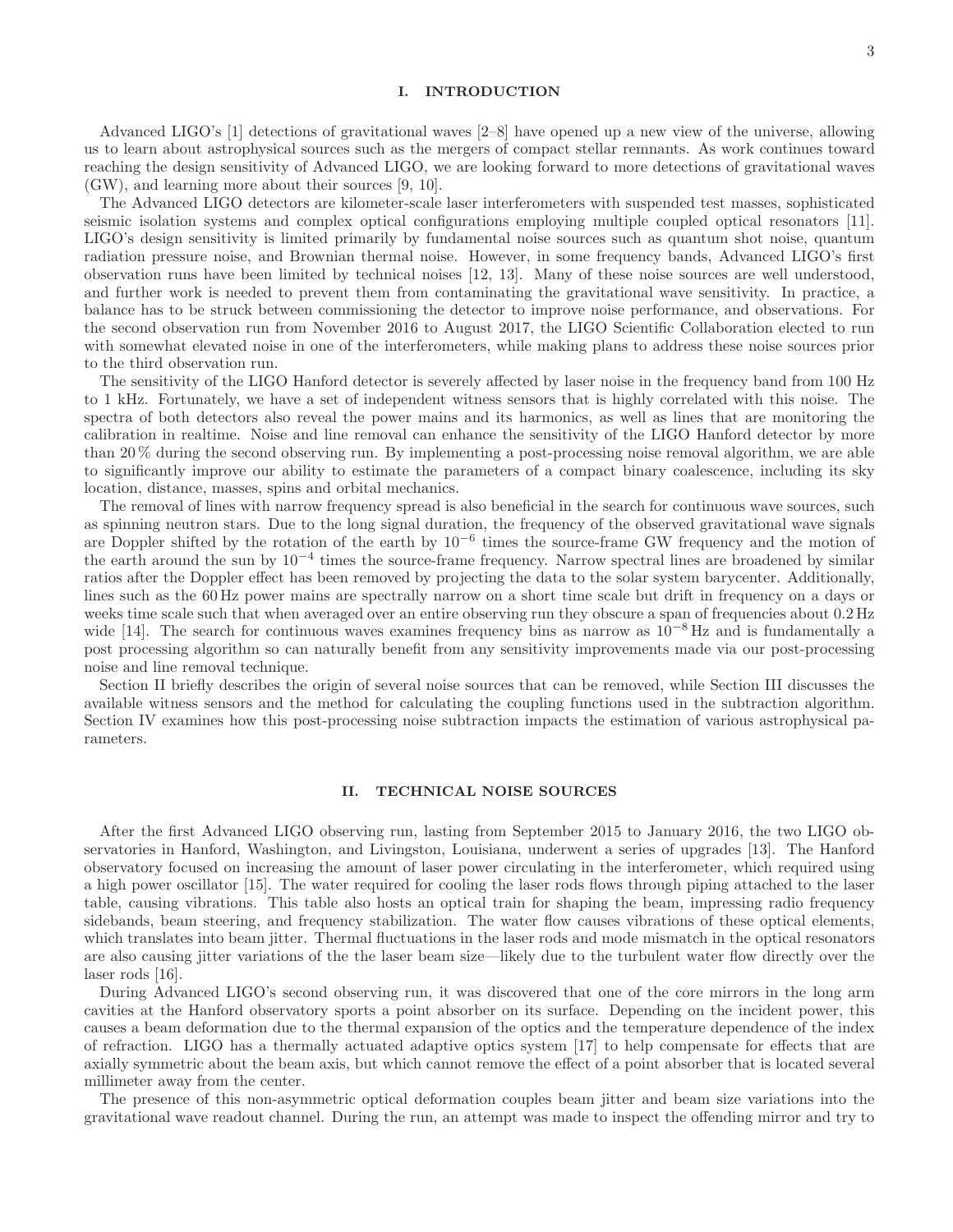clean off the absorption spot. But, this failed with the cleaning having no appreciable effect on the absorption, and so this optic has been replaced prior to the start of the third observing run. As a result, the higher beam jitter and beam size variations significantly impacted the gravitational wave readout sensitivity of the LIGO Hanford Observatory during the entire second observation run.

The LIGO Livingston Observatory did not utilize their high power laser oscillator during the second observation run, and so required much less cooling water to flow through the piping on the laser table. Instead, the commissioning effort at the Livingston Observatory focused on finding and mitigating various noise sources, such as scattered light and coupling of electronics noise. This complementary approach in the commissioning of the two LIGO detectors is common, and enables early experience with new hardware configurations. Both interferometers are susceptible to the power mains that show up in the gravitational wave readout. An active set of calibration lines is used to track the variations in the optical gain. Both the power mains and the calibration line are well known, and therefore can be subtracted from the measured gravitational wave strain.

At frequencies below a few tens of Hertz, additional noise is introduced by the control forces that are applied to the mirrors to control the resonance condition of the interferometer and the test mass orientation. In addition to the 4 km long arm cavities, the LIGO detectors have optical cavities in the central part of the interferometer whose lengths must be controlled to keep the interferometer at its linear operating point. The sensors used for the auxiliary length degrees of freedom have worse shot noise limited sensitivity than the gravitational wave readout channel. Since this shot noise is imposed on the actual length noise of the auxiliary cavities by our feedback controls, it can contaminate the gravitational wave readout channel. The feedback control system actively tries to decouple two of the three length degrees of freedom from the gravitational wave readout channel. But, due to a remaining imbalance in the actuator strength and due to leaving the third degree of freedom untouched, some noise still couples into the gravitational wave readout channel. This noise can also be removed in post-processing.

Figure 1 shows the noise amplitude spectral density (ASD) of the LIGO detectors in the low-latency readout, and estimates the noise contributions from each of the categories described above.



FIG. 1. Noise amplitude spectral density of the Advanced LIGO detectors (dark blue) with the left panel for Hanford and the right panel for Livingston. The other traces are the estimated contributions of the calibration lines (red), power line and harmonics (gold), beam jitter motion and beam size variations (purple), angular control noise (green), and the auxiliary length controls degree of freedom (light blue). These spectra are based on 1024 s of data starting on 25 June 2017 at 08:00:00 UTC, at a time when both LIGO interferometers were operating and in an observation ready state.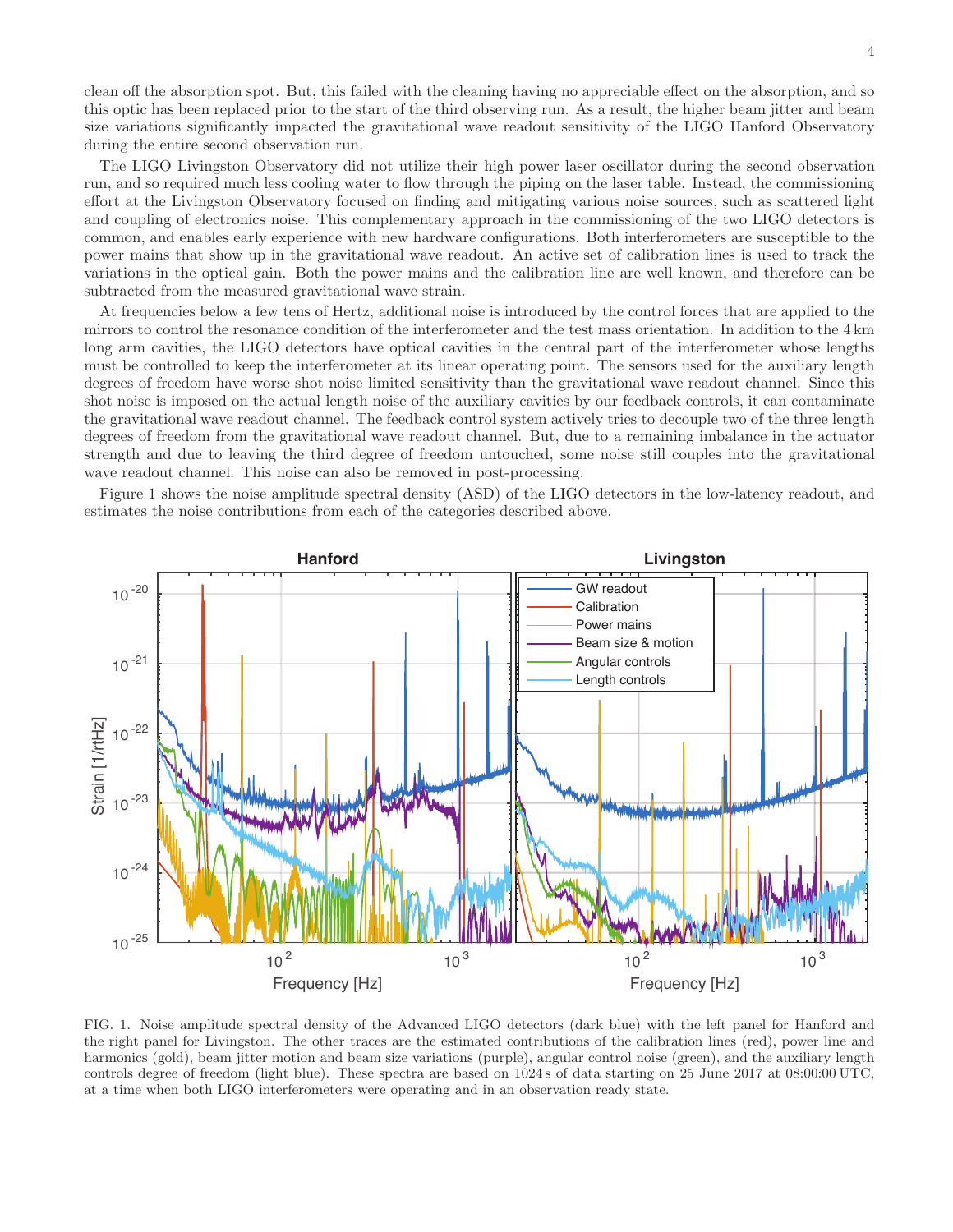#### III. NOISE SUBTRACTION

We use the Wiener method [18] to estimate the coupling function between each noise source and the GW channel. This method determines how best to manipulate an auxiliary witness sensor's data such that when it is subtracted from the primary target signal (here, the GW channel) the mean-square-error of the primary channel is minimized. To do this, we define an error signal

$$
\vec{e} = \vec{d} - \vec{y},\tag{1}
$$

where  $\vec{d}$  is the noisy target signal and  $\vec{y}$  is the approximation of  $\vec{d}$  from the independent witness sensor. This is given by

$$
\vec{y} = \vec{w}^{\mathrm{T}}\vec{x},\tag{2}
$$

where  $\vec{x}$  is the measurement of the external disturbance from the witness sensor, and  $\vec{w}$  is the finite impulse response (FIR) filter that we will solve for. The figure of merit  $(\xi)$  that we use for calculating the Wiener filter coefficients in this case is the expectation value of the square of the error signal,

$$
\xi \equiv E[\vec{e}^2] = E[\vec{d}^2] - 2\vec{w}^T \vec{p} + \vec{w}^T R \vec{w}.
$$
\n
$$
(3)
$$

Here,  $E[*]$  indicates the expectation value of  $*, \vec{p}$  is the cross-correlation vector between the witness and target signals, and  $R$  is the autocorrelation matrix for the witness channels. When we find the extrema of Equation 3 by setting

$$
\frac{d\xi}{dw_i} = 0,\t\t(4)
$$

we find

$$
R\vec{w}_{\text{optimum}} = \vec{p}.\tag{5}
$$

Equation 5 finds the time domain filter coefficients which minimize the RMS of the error  $\vec{e}$  by estimating the transfer function between the witness sensors and the target signal. The error signal is now an estimate of the signal in  $d$ , without any noise.

This method was utilized on LIGO data in 2010, for low frequency seismic noise [19]. Following this, the method was used to create feed forward filters which were used online in 2010 [20]. This and another method were also used offline to remove noise from auxiliary degrees of freedom from LIGO's initial-era sixth science run [21, 22]. A frequency-dependent variant of noise subtraction was proposed in 1999 [23], and shown to be effective on a prototype interferometer's data.

The Wiener method is able to handle several witness sensors simultaneously by extending R and  $\vec{p}$  in the above equations, even if they see some amount of signal from the same noise source, as long as the information in the auxiliary sensors is not identical. This prevents over-subtracting a source of noise, and eliminates the need to carefully chose the order of subtraction if the witness sensors are used in series. The inversion of the matrix  $(R^{-1}$  when Equation 5 is solved for  $\vec{w}_{\text{optimum}}$  is computationally intensive.

As this method works to minimize the root mean square (RMS) of the target channel, it is useful to remove narrow spectral lines from the data before attempting to subtract the broadband noise sources. For the calibration lines we use the digital signals that are sent to the various actuators as our auxiliary channels. Since we know that these signals sent to different actuators are not correlated with one another, we subtract them in series. For the power mains line at 60 Hz we use a digitized signal that comes directly from monitoring the voltage supplied to our analog electronics racks. While we monitor the voltage at all locations that host analog electronics for the interferometer, we empirically chose the one signal at each site that removes most of the 60 Hz line. In the future, we may consider utilizing more of these signals, particularly for subtraction over longer periods of time.

To measure the beam jitter motion we use a set of three split photodiodes, each with four sections. One of the photodiodes is placed on the laser table, and monitors the beam motion and beam size just after the laser itself. This diode has a central circle, and a ring of three equal-sized segments surrounding the central region. The other two split photodetectors monitor the vertical and horizontal motion of the beam rejected by the input mode cleaner cavity which spatially filters the laser beam before it enters the main interferometer. The signals from these photodiodes are all passed to the Wiener filter calculation algorithm together.

For both the angular and length control noise sources we use the digital control signals that are sent to the mirror actuators as the witnesses.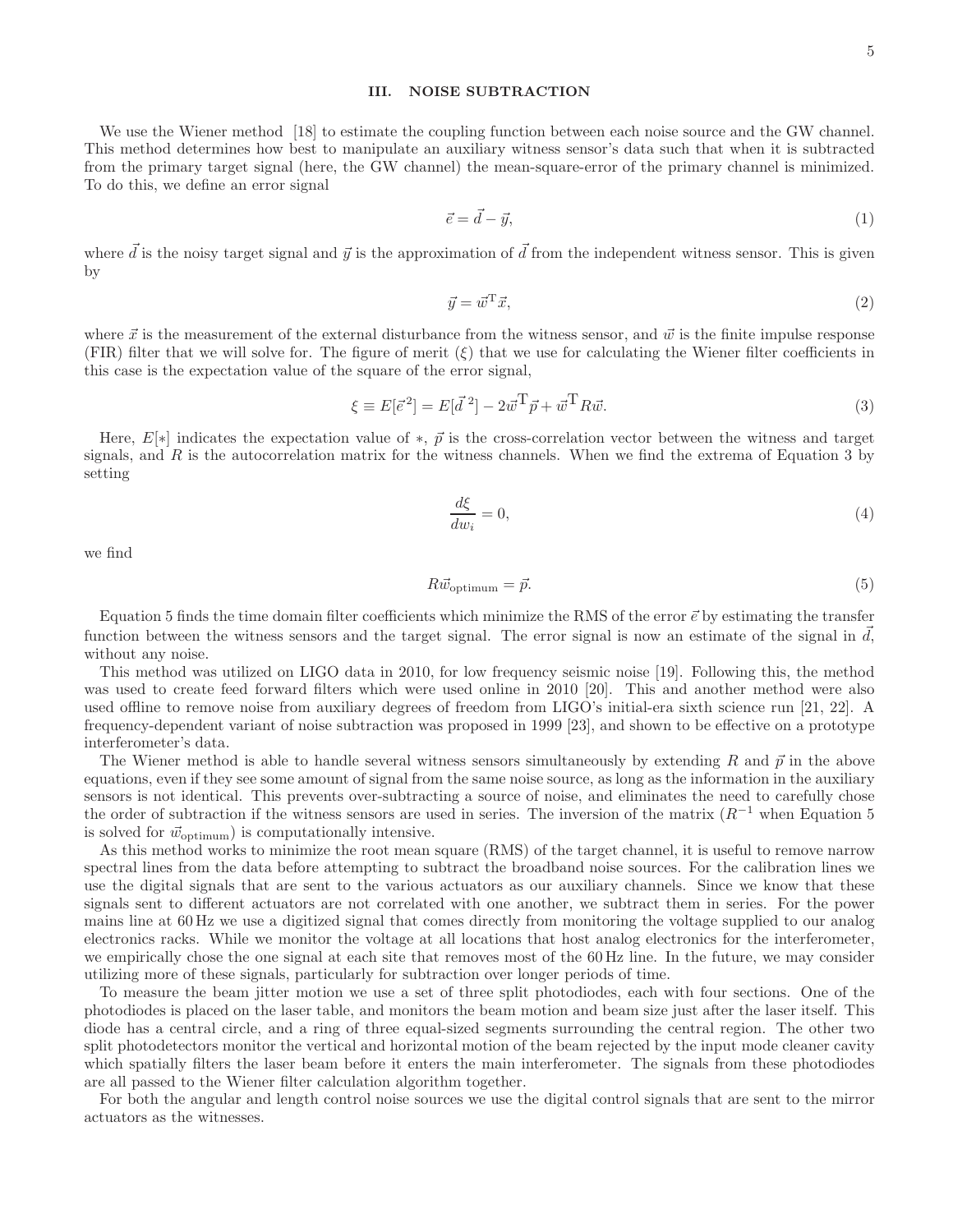Figure 2 shows the improvement that can be made in the LIGO interferometers' noise ASD, as a function of frequency. Note that the LIGO Hanford detector is compromised by the technical noise sources discussed above more significantly than is the LIGO Livingston detector, and so sees much more dramatic improvement. Notable spectral lines such as those at ∼500 Hz and harmonics cannot be independently witnessed with currently existing hardware, and so cannot be subtracted. The LIGO interferometers' alignment can change slowly with time, which causes the coupling of some noise sources to change. Empirically, it seems that the coupling functions should be recalculated about once per hour of data and thus the Wiener filters are recalculated for each GW event. For all of the gravitational wave events that have utilized this method of post-processing noise subtraction (GW170608 [8], GW170814 [7], and GW170817 [3]), the Wiener filter coupling functions were calculated using 1024 s of data, and applied in the time domain to 4096 s of data surrounding each event. The Wiener filters for each witness channel utilize 1000 finite infinite response (FIR) taps for data at a 16 kHz sample rate.

A measure of the improvement in each interferometer can be summarized by the increase in horizon distance the detectors can see a certain GW signal with a pre-defined signal to noise ratio. For both canonical binary black hole  $30 M_{\odot}$ -30  $M_{\odot}$  mergers as well as canonical neutron star  $1.4 M_{\odot}$ -1.4  $M_{\odot}$  coalescences with a signal to noise ratio of 8 the Hanford detector improves by more than 20% while the Livingston interferometer only improves by about 0.5% using this measure.



FIG. 2. Noise amplitude spectral density improvement of the LIGO detectors, Hanford in left panel and Livingston in right panel. Low latency data used to identify GW candidates and determine their significance shown in blue traces. Interferometer noise ASD after post-porcessing noise removal shown in red traces. Inset is zoom of Hanford data. These spectra are estimated using 1024 s of data starting on 25 June 2017 at 08:00:00 UTC, a time when both LIGO interferometers were online and in an observation ready state.

Several checks can be done to confirm that this noise removal procedure does not affect any gravitational wave signal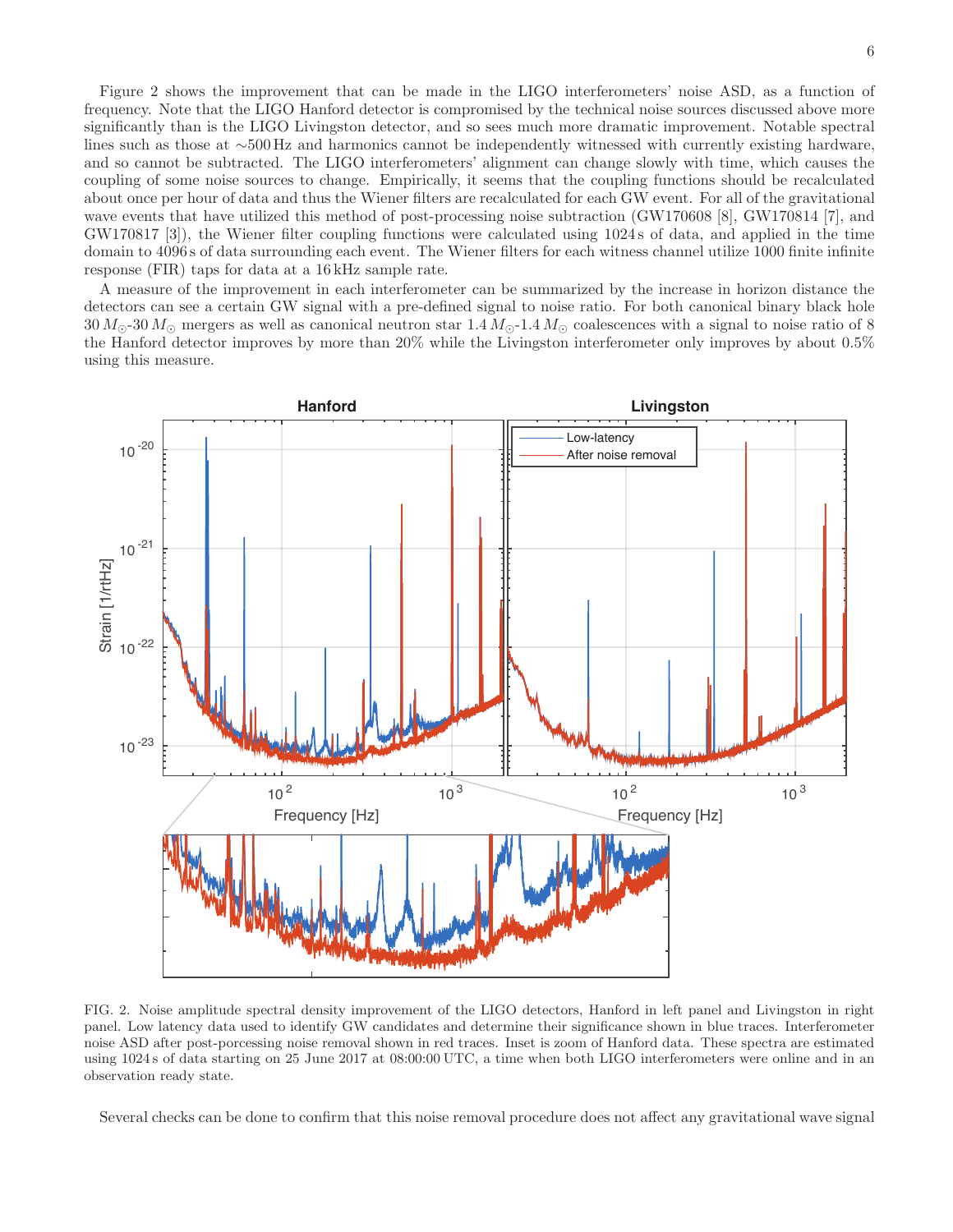present in the data. Most of the noise sources have no possibility of containing any gravitational wave information, therefore cannot remove any actual signal. For example, the power mains monitors, calibration lines, and beam motion photodiodes are not directly sensitive to GWs. The witness sensor that is most sensitive to GW signals is the length of the short Michelson. We calculate that the GW signal there is a factor of  $1.2 \times 10^{-5}$  smaller than in the main GW readout channel [21, 24, 25], so should only impact the GW signal up to 0.0012%, which we consider negligible. In Section IV we also examine software injected signals, where we know the true (simulated) astrophysical parameters, and can compare the estimated parameters from the low-latency data and the post-processed noise-subtracted data.

#### IV. ESTIMATION OF ASTROPHYSICAL PARAMETERS

Improved interferometer sensitivity not only enhances our confidence that a signal is of astrophysical origin, but it greatly improves our ability to estimate astrophysical parameters associated with the source of the GWs.

To estimate quantitatively the impact of post-processing noise subtraction on the characterization of GW sources, we performed software injections of signals emitted from compact binary coalescences. By software injection one means a simulated GW signal which is added to either real or synthetic interferometric noise.

For this study, we created 10 binary black hole (BBH) signals and 9 binary neutron star (BNS) signals. For the BBH, we used the IMRPhenomPv2 waveform model, whereas for the BNS we used TaylorF2. This latter does not include merger and ringdown, which is a reasonable approximation at low masses. The BBH have component (detector-frame) masses randomly drawn from the range  $[28-64] M_{\odot}$ , resulting in mass ratios  $[26]$  in the range 0.48−1.0. The BBH are injected with zero spin (although we do allow for the spins degrees of freedom while measuring the BBH parameters). The BNS have masses in the range  $[1.41 - 1.45] M_{\odot}$  and no spins. The luminosity distance of the events random in comoving volume. In practice, this results in distances between 70 Mpc and 1.54 Gpc for the BBH and 14 Mpc and 138Mpc for the BNS.

For each signal, we add it to a stretch of the LIGO Hanford and Livingston detectors data when both instruments were online and in a nominal observational state (1024 s beginning at 25 June 2017 08:00:00 UTC). For each signal and each instrument, a frame file (this is the file format commonly used within the LIGO-Virgo Collaboration to store GW data containing the signal and the original noise is created and saved. The cleaning procedure is then performed on all frame files, and new "cleaned" frames are stored. This leaves us with two sets of frame files: one with the original LIGO data (as well as the GW signal), and one with the cleaned data (and, again, the signal).

Both set of frames are analyzed with the same algorithm used by the LIGO and Virgo collaborations to characterize compact binary coalescence sources, LALInference [27]. For each signal, we aim to obtain a posterior distribution for the unknown parameters on which it depends,  $\vec{\theta}$ , given the stretch of data containing the i-th signal:  $p(\vec{\theta}|d_i)$ . Using Bayes' theorem, this can be written:

$$
p(\vec{\theta}|d_i) \propto p(d_i|\vec{\theta})p(\vec{\theta}),\tag{6}
$$

where the proportionality coefficient just acts as an overall normalization. The first term on the right hand side,  $p(d_i|\vec{\theta})$ , is the likelihood of the data given the parameters. In this paper we work with a two-detector network. Assuming noise is statistically independent in the two instruments we can write the network likelihood as the product of the likelihood in each instrument:

$$
p(d_i|\vec{\theta}) = \prod_{k=1}^{N \text{ IFO}} p(d_i^k|\vec{\theta}).
$$
\n(7)

Finally,  $p(\vec{\theta})$  is the prior distribution of  $\vec{\theta}$ . For this study we used the same priors already utilized by the LIGO and Virgo collaborations, see e.g. Ref. [28].

Most of the unknown parameters are common to both the BBH and the BNS analyses. These include component masses, luminosity distance, orbital inclination and polarization, sky position, arrival time, and phase [28]. The only difference is that for the BNS analysis we assumed spins are aligned with the orbital angular momentum, while for the BBH we allowed for the possibility of misalignment, and hence precession. For the BBH runs, we relied on the reduced order quadrature approximation to the likelihood [29] to reduce the runtime.

On average, we observe an increase of the signal-to-noise (SNR) at Hanford of ∼ 29% for both BNS and BBH. This results on a ∼ 10% increase in the network SNR. The improvement in the network SNR is less dramatic, since the SNRs at each interferometer are added in quadrature [27].

The increased SNR at Hanford yields a more balanced distribution of the SNR across the two sites, which mostly helps measuring the location of the source on the sky. For the BNS simulations, we find a 32.2% reduction of the 90% credible interval in the sky localization, compared to what was obtained with the original uncleaned data. This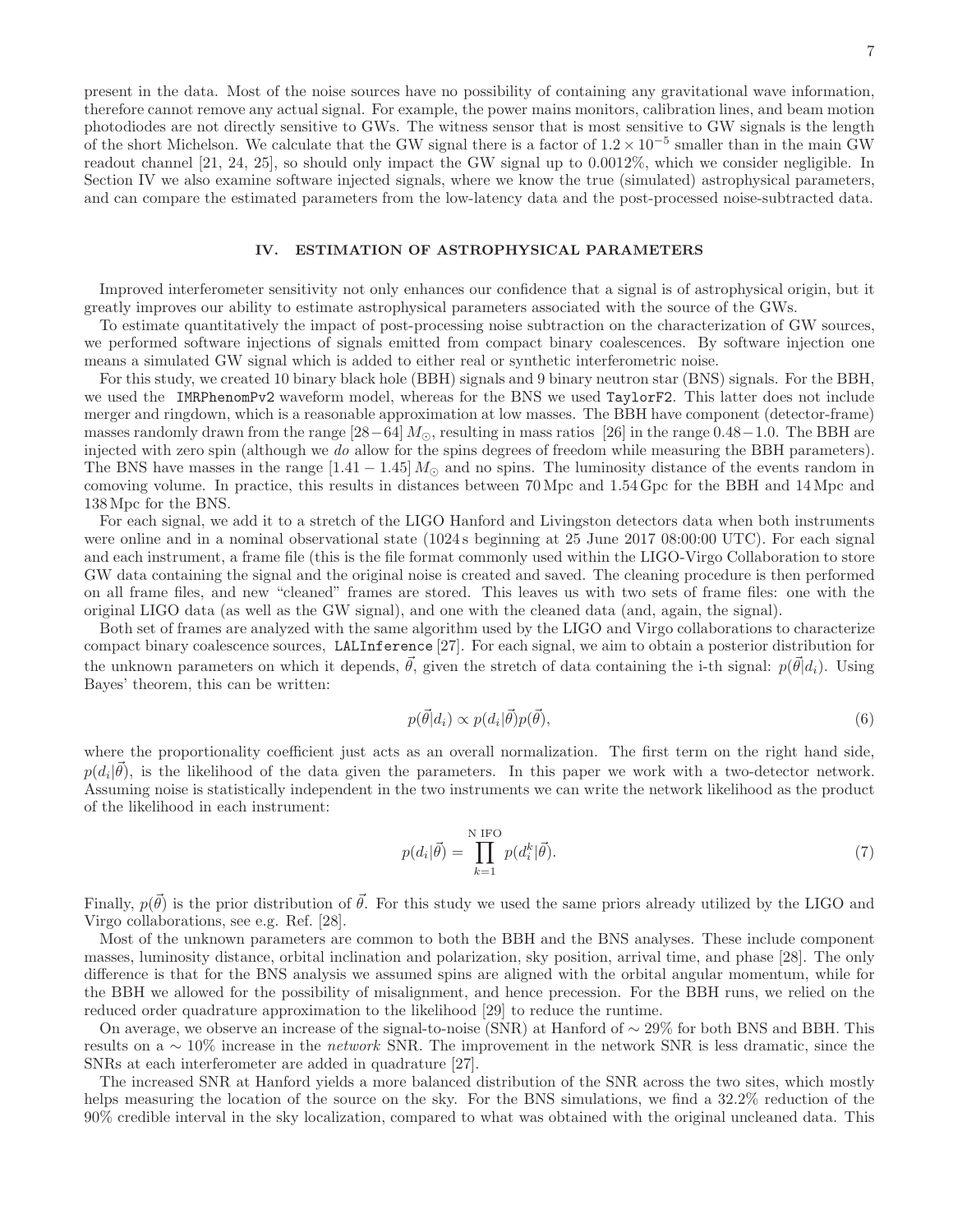is shown in Fig. 3 for the loudest BNS we simulated [30] . The green curves refers to the analysis using the original data, whereas the blue curves are obtained with the cleaned data. 50% and 90% contours are given, and and star shows the true position. For this BNS, the 90% sky area decreases from 39.6 deg<sup>2</sup> to 11.6 deg<sup>2</sup> using cleaned data, while the SNR in Hanford increases from 25.5 to 33.0 (the network SNR increases from 65.0 to 68.5). For BBH, the average reduction of the 90% sky uncertainty is 19.5%. The estimation of the sources' luminosity distance is also improved, although not dramatically so, since its measurement requires detection of both GW's polarizations, whereas the two LIGO sites have nearly aligned arms. Adding more SNR in Hanford thus does not add significant polarization information. We find an average improvement of 6.6% for BNS and 2.0% for BBH for luminosity distance.

The the intrinsic parameters of the sources, i.e. masses and spins, can usually be measured well already with a single instrument. The uncertainty in those quantities is thus mostly affected by the network SNR, and not so sensitive to how that SNR is distributed in the network. For the chirp mass [28] we find a relative improvement of 5.2% for the BNS and 13.4% for the BBH. The reason why BBH improve more is because they have fewer inspiral cycles (from which the chirp mass is measured [28]) than BNS. They can thus benefit more from any extra SNR at frequencies below  $\sim 100$  Hz.

Similar small improvements are visible for the asymmetric mass ratio and the effective spin parameter  $\chi_{\text{eff}}$  [28, 31]. We find that cleaning makes little difference in this case. For a few BNS sources the uncertainty is actually slightly smaller before cleaning. On average, the mass ratio is estimated 1.4% worse when using cleaned data. For BBH, we also find a few sources for which the uncertainty is smaller before cleaning, although when averaging over all sources, cleaned data yield intervals which are 5.1% better with cleaned data. For  $\chi_{\text{eff}}$  we find an average improvement of 8.5% for BBH and 0.1% for BNS.



FIG. 3. Mollweide projection for the skymap of one of the BNS sources as measured with the original (green) and cleaned (blue) data. For each map the contours show the 50% and 90% confidence intervals. A star shows the true position of the injected source. To enhance clarity, the inset shows a zoom of the relevant part of the sky. The 90% confidence interval decreases from 39.7 deg<sup>2</sup> to 11.6 deg<sup>2</sup> after data is cleaned.

#### V. CONCLUSIONS

We have shown that post-processing noise subtraction is effective for the Advanced LIGO gravitational wave detectors, particularly for the Hanford Observatory during the second observation run which is limited by known technical noise sources over a wide range of frequencies. This sensitivity improvement significantly enhances our ability to extract astrophysical information from our detected signals. The improvement in sensitivity shown roughly doubles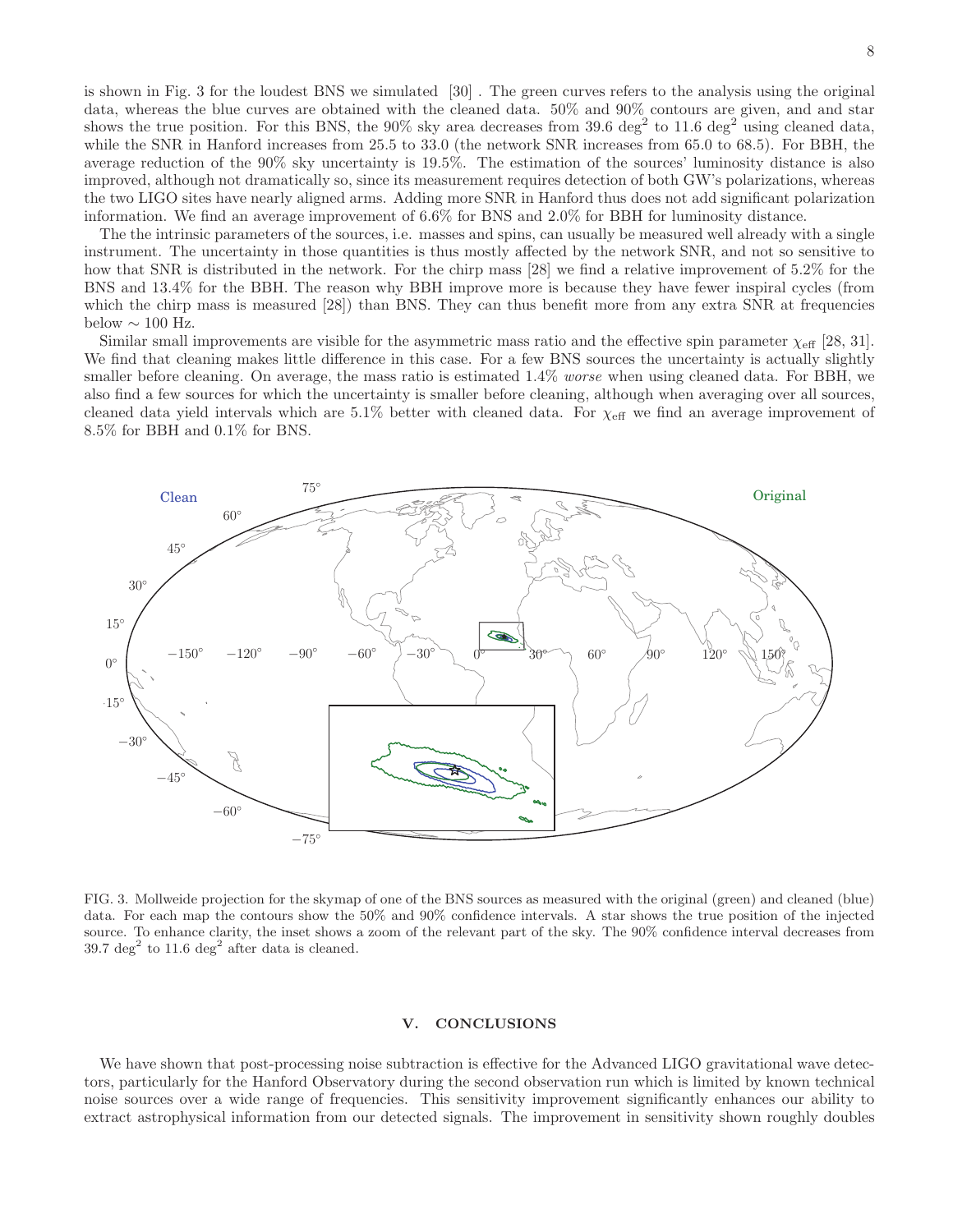the volume of the universe in which the Hanford interferometer can detect gravitational waves. Currently underway is the rewriting of the noise subtraction code such that it is scalable and can be applied to the entirety of the data from the second observation run. This will allow the background estimations of events to also use cleaned data, and will enable the CW search to look at frequencies they have never been able to see before.

#### VI. ACKNOWLEDGEMENTS

The authors would like to thank the LIGO Scientific Collaboration's astrophysical parameter estimation group for their support. SV would like to thank R. Essick for providing the code to plot the sky location of sources. We are also very grateful for the computing support provided by The MathWorks, Inc. LIGO was constructed by the California Institute of Technology and Massachusetts Institute of Technology with funding from the National Science Foundation and operates under cooperative agreement PHY-0757058. This article has been given LIGO document number P1700260.

- [1] J. Aasi et al. (LIGO Scientific Collaboration), Class. Quantum Grav., 32, 074001 (2015), arXiv:1411.4547 [gr-qc].
- [2] B. P. Abbott et al. (LIGO Scientific Collaboration and Virgo Collaboration), Phys. Rev. Lett., 116, 061102 (2016), arXiv:1602.03837 [gr-qc].
- [3] B. P. Abbott et al. (LIGO Scientific Collaboration and Virgo Collaboration), Phys. Rev. Lett., 119, 161101 (2017).
- [4] B. P. Abbott *et al.*, ApJ. Lett., **848**, L12 (2017).
- [5] B. P. Abbott et al. (LIGO Scientific Collaboration and Virgo Collaboration), Phys. Rev. Lett., 116, 241103 (2016), arXiv:1606.04855 [gr-qc].
- [6] B. P. Abbott et al. (LIGO Scientific Collaboration and Virgo Collaboration), Phys. Rev. Lett., 118, 221101 (2017), arXiv:1706.01812 [gr-qc].
- [7] B. P. Abbott et al. (LIGO Scientific Collaboration and Virgo Collaboration), Phys. Rev. Lett., 119, 141101 (2017).
- [8] B. P. Abbott et al. (LIGO Scientific Collaboration and Virgo Collaboration), Ap. J. Lett., accepted ().
- [9] B. P. Abbott et al. ((KAGRA Collaboration, LIGO Scientific Collaboration and Virgo Collaboration), "Prospects for observing and localizing gravitational-wave transients with Advanced LIGO, Advanced Virgo and KAGRA," https:// dcc.ligo.org/LIGO-P1200087/public ().
- [10] B. P. Abbott et al., Living Reviews in Relativity, 19, 1 (2016), ISSN 1433-8351.
- [11] B. P. Abbott et al. (LIGO Scientific Collaboration and Virgo Collaboration), Phys. Rev. Lett., 116, 131103 (2016), arXiv:1602.03838 [gr-qc].
- [12] D. V. Martynov et al. (LIGO Scientific Collaboration), Phys. Rev., D93, 112004 (2016), arXiv:1604.00439 [astro-ph.IM].
- [13] B. P. Abbott et al. (LIGO Scientific Collaboration and Virgo Collaboration), "Supplement: GW170104: Observation of a 50-solar-mass binary black hole coalescence at redshift 0.2," http://link.aps.org/supplemental/10.1103/PhysRevLett. 118.221101 ().
- [14] foB. P. Abbott, R. Abbott, T. D. Abbott, M. R. Abernathy, F. Acernese, K. Ackley, C. Adams, T. Adams, P. Addesso, R. X. Adhikari, V. B. Adya, C. Affeldt, M. Agathos, K. Agatsuma, N. Aggarwal, O. D. Aguiar, L. Aiello, A. Ain, P. Ajith, B. Allen, A. Allocca, P. A. Altin, A. Ananyeva, S. B. Anderson, W. G. Anderson, S. Appert, K. Arai, M. C. Araya, J. S. Areeda, N. Arnaud, K. G. Arun, S. Ascenzi, G. Ashton, M. Ast, S. M. Aston, P. Astone, P. Aufmuth, C. Aulbert, A. Avila-Alvarez, S. Babak, P. Bacon, M. K. M. Bader, P. T. Baker, F. Baldaccini, G. Ballardin, S. W. Ballmer, J. C. Barayoga, S. E. Barclay, B. C. Barish, D. Barker, F. Barone, B. Barr, L. Barsotti, M. Barsuglia, D. Barta, J. Bartlett, I. Bartos, R. Bassiri, A. Basti, J. C. Batch, C. Baune, V. Bavigadda, M. Bazzan, C. Beer, M. Bejger, I. Belahcene, M. Belgin, A. S. Bell, B. K. Berger, G. Bergmann, C. P. L. Berry, D. Bersanetti, A. Bertolini, J. Betzwieser, S. Bhagwat, R. Bhandare, I. A. Bilenko, G. Billingsley, C. R. Billman, J. Birch, R. Birney, O. Birnholtz, S. Biscans, A. S. Biscoveanu, A. Bisht, M. Bitossi, C. Biwer, M. A. Bizouard, J. K. Blackburn, J. Blackman, C. D. Blair, D. G. Blair, R. M. Blair, S. Bloemen, O. Bock, M. Boer, G. Bogaert, A. Bohe, F. Bondu, R. Bonnand, B. A. Boom, R. Bork, V. Boschi, S. Bose, Y. Bouffanais, A. Bozzi, C. Bradaschia, P. R. Brady, V. B. Braginsky, M. Branchesi, J. E. Brau, T. Briant, A. Brillet, M. Brinkmann, V. Brisson, P. Brockill, J. E. Broida, A. F. Brooks, D. A. Brown, D. D. Brown, N. M. Brown, S. Brunett, C. C. Buchanan, A. Buikema, T. Bulik, H. J. Bulten, A. Buonanno, D. Buskulic, C. Buy, R. L. Byer, M. Cabero, L. Cadonati, G. Cagnoli, C. Cahillane, J. Calderón Bustillo, T. A. Callister, E. Calloni, J. B. Camp, W. Campbell, M. Canepa, K. C. Cannon, H. Cao, J. Cao, C. D. Capano, E. Capocasa, F. Carbognani, S. Caride, J. Casanueva Diaz, C. Casentini, S. Caudill, M. Cavaglià, F. Cavalier, R. Cavalieri, G. Cella, C. B. Cepeda, L. Cerboni Baiardi, G. Cerretani, E. Cesarini, S. J. Chamberlin, M. Chan, S. Chao, P. Charlton, E. Chassande-Mottin, B. D. Cheeseboro, H. Y. Chen, Y. Chen, H.-P. Cheng, A. Chincarini, A. Chiummo, T. Chmiel, H. S. Cho, M. Cho, J. H. Chow, N. Christensen, Q. Chu, A. J. K. Chua, S. Chua, S. Chung, G. Ciani, F. Clara, J. A. Clark, F. Cleva, C. Cocchieri, E. Coccia, P.-F. Cohadon, A. Colla, C. G. Collette, L. Cominsky, M. Constancio, L. Conti, S. J. Cooper, T. R. Corbitt, N. Cornish, A. Corsi, S. Cortese, C. A. Costa, E. Coughlin, M. W. Coughlin, S. B. Coughlin, J.-P. Coulon, S. T. Countryman, P. Couvares, P. B. Covas, E. E. Cowan, D. M. Coward, M. J. Cowart, D. C.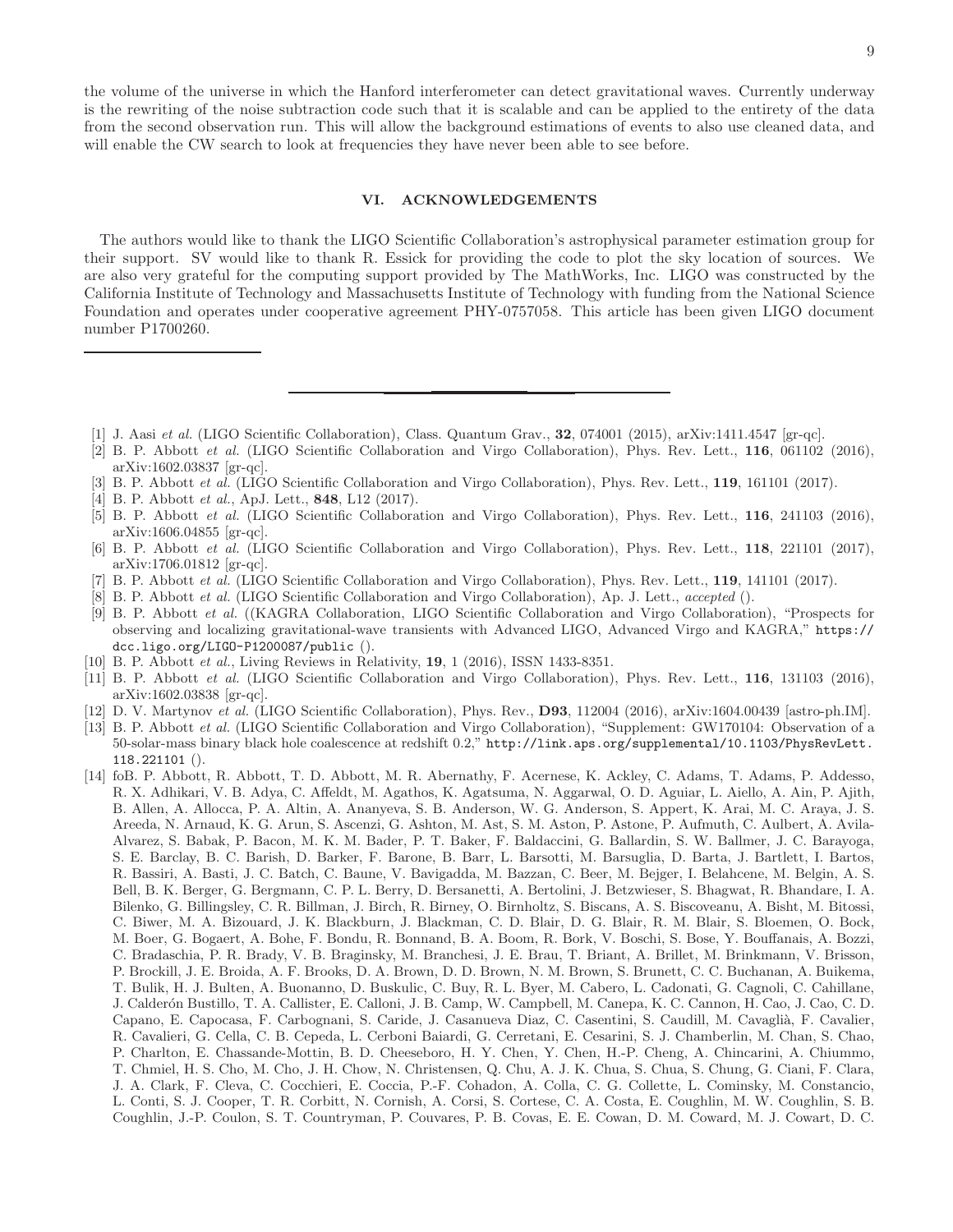Coyne, R. Coyne, J. D. E. Creighton, T. D. Creighton, J. Cripe, S. G. Crowder, T. J. Cullen, A. Cumming, L. Cunningham, E. Cuoco, T. Dal Canton, S. L. Danilishin, S. D'Antonio, K. Danzmann, A. Dasgupta, C. F. Da Silva Costa, V. Dattilo, I. Dave, M. Davier, G. S. Davies, D. Davis, E. J. Daw, B. Day, R. Day, S. De, D. DeBra, G. Debreczeni, J. Degallaix, M. De Laurentis, S. Deléglise, W. Del Pozzo, T. Denker, T. Dent, V. Dergachev, R. De Rosa, R. T. DeRosa, R. DeSalvo, J. Devenson, R. C. Devine, S. Dhurandhar, M. C. Díaz, L. Di Fiore, M. Di Giovanni, T. Di Girolamo, A. Di Lieto, S. Di Pace, I. Di Palma, A. Di Virgilio, Z. Doctor, V. Dolique, F. Donovan, K. L. Dooley, S. Doravari, I. Dorrington, R. Douglas, M. Dovale Álvarez, T. P. Downes, M. Drago, R. W. P. Drever, J. C. Driggers, Z. Du, M. Ducrot, S. E. Dwyer, T. B. Edo, M. C. Edwards, A. Effler, H.-B. Eggenstein, P. Ehrens, J. Eichholz, S. S. Eikenberry, R. C. Essick, Z. Etienne, T. Etzel, M. Evans, T. M. Evans, R. Everett, M. Factourovich, V. Fafone, H. Fair, S. Fairhurst, X. Fan, S. Farinon, B. Farr, W. M. Farr, E. J. Fauchon-Jones, M. Favata, M. Favs, H. Fehrmann, M. M. Fejer, A. Fernández Galiana, I. Ferrante, E. C. Ferreira, F. Ferrini, F. Fidecaro, I. Fiori, D. Fiorucci, R. P. Fisher, R. Flaminio, M. Fletcher, H. Fong, S. S. Forsyth, J.-D. Fournier, S. Frasca, F. Frasconi, Z. Frei, A. Freise, R. Frey, V. Frey, E. M. Fries, P. Fritschel, V. V. Frolov, P. Fulda, M. Fyffe, H. Gabbard, B. U. Gadre, S. M. Gaebel, J. R. Gair, L. Gammaitoni, S. G. Gaonkar, F. Garufi, G. Gaur, V. Gayathri, N. Gehrels, G. Gemme, E. Genin, A. Gennai, J. George, L. Gergely, V. Germain, S. Ghonge, A. Ghosh, A. Ghosh, S. Ghosh, J. A. Giaime, K. D. Giardina, A. Giazotto, K. Gill, A. Glaefke, E. Goetz, R. Goetz, L. Gondan, G. Gonz´alez, J. M. Gonzalez Castro, A. Gopakumar, M. L. Gorodetsky, S. E. Gossan, M. Gosselin, R. Gouaty, A. Grado, C. Graef, M. Granata, A. Grant, S. Gras, C. Gray, G. Greco, A. C. Green, P. Groot, H. Grote, S. Grunewald, G. M. Guidi, X. Guo, A. Gupta, M. K. Gupta, K. E. Gushwa, E. K. Gustafson, R. Gustafson, J. J. Hacker, B. R. Hall, E. D. Hall, G. Hammond, M. Haney, M. M. Hanke, J. Hanks, C. Hanna, M. D. Hannam, J. Hanson, T. Hardwick, J. Harms, G. M. Harry, I. W. Harry, M. J. Hart, M. T. Hartman, C.-J. Haster, K. Haughian, J. Healy, A. Heidmann, M. C. Heintze, H. Heitmann, P. Hello, G. Hemming, M. Hendry, I. S. Heng, J. Hennig, J. Henry, A. W. Heptonstall, M. Heurs, S. Hild, D. Hoak, D. Hofman, K. Holt, D. E. Holz, P. Hopkins, J. Hough, E. A. Houston, E. J. Howell, Y. M. Hu, E. A. Huerta, D. Huet, B. Hughey, S. Husa, S. H. Huttner, T. Huynh-Dinh, N. Indik, D. R. Ingram, R. Inta, H. N. Isa, J.-M. Isac, M. Isi, T. Isogai, B. R. Iyer, K. Izumi, T. Jacqmin, K. Jani, P. Jaranowski, S. Jawahar, F. Jim´enez-Forteza, W. W. Johnson, D. I. Jones, R. Jones, R. J. G. Jonker, L. Ju, J. Junker, C. V. Kalaghatgi, V. Kalogera, S. Kandhasamy, G. Kang, J. B. Kanner, S. Karki, K. S. Karvinen, M. Kasprzack, E. Katsavounidis, W. Katzman, S. Kaufer, T. Kaur, K. Kawabe, F. Kéfélian, D. Keitel, D. B. Kelley, R. Kennedy, J. S. Key, F. Y. Khalili, I. Khan, S. Khan, Z. Khan, E. A. Khazanov, N. Kijbunchoo, C. Kim, J. C. Kim, W. Kim, W. Kim, Y.-M. Kim, S. J. Kimbrell, E. J. King, P. J. King, R. Kirchhoff, J. S. Kissel, B. Klein, L. Kleybolte, S. Klimenko, P. Koch, S. M. Koehlenbeck, S. Koley, V. Kondrashov, A. Kontos, M. Korobko, W. Z. Korth, I. Kowalska, D. B. Kozak, C. Krämer, V. Kringel, A. Królak, G. Kuehn, P. Kumar, R. Kumar, L. Kuo, A. Kutynia, B. D. Lackey, M. Landry, R. N. Lang, J. Lange, B. Lantz, R. K. Lanza, A. Lartaux-Vollard, P. D. Lasky, M. Laxen, A. Lazzarini, C. Lazzaro, P. Leaci, S. Leavey, E. O. Lebigot, C. H. Lee, H. K. Lee, H. M. Lee, K. Lee, J. Lehmann, A. Lenon, M. Leonardi, J. R. Leong, N. Leroy, N. Letendre, Y. Levin, T. G. F. Li, A. Libson, T. B. Littenberg, J. Liu, N. A. Lockerbie, A. L. Lombardi, L. T. London, J. E. Lord, M. Lorenzini, V. Loriette, M. Lormand, G. Losurdo, J. D. Lough, C. O. Lousto, G. Lovelace, H. Lück, A. P. Lundgren, R. Lynch, Y. Ma, S. Macfoy, B. Machenschalk, M. MacInnis, D. M. Macleod, F. Magaña Sandoval, E. Majorana, I. Maksimovic, V. Malvezzi, N. Man, V. Mandic, V. Mangano, G. L. Mansell, M. Manske, M. Mantovani, F. Marchesoni, F. Marion, S. Márka, Z. Márka, A. S. Markosyan, E. Maros, F. Martelli, L. Martellini, I. W. Martin, D. V. Martynov, K. Mason, A. Masserot, T. J. Massinger, M. Masso-Reid, S. Mastrogiovanni, A. Matas, F. Matichard, L. Matone, N. Mavalvala, N. Mazumder, R. McCarthy, D. E. McClelland, S. McCormick, C. McGrath, S. C. McGuire, G. McIntyre, J. McIver, D. J. McManus, T. McRae, S. T. McWilliams, D. Meacher, G. D. Meadors, J. Meidam, A. Melatos, G. Mendell, D. Mendoza-Gandara, R. A. Mercer, E. L. Merilh, M. Merzougui, S. Meshkov, C. Messenger, C. Messick, R. Metzdorff, P. M. Meyers, F. Mezzani, H. Miao, C. Michel, H. Middleton, E. E. Mikhailov, L. Milano, A. L. Miller, A. Miller, B. B. Miller, J. Miller, M. Millhouse, Y. Minenkov, J. Ming, S. Mirshekari, C. Mishra, S. Mitra, V. P. Mitrofanov, G. Mitselmakher, R. Mittleman, A. Moggi, M. Mohan, S. R. P. Mohapatra, M. Montani, B. C. Moore, C. J. Moore, D. Moraru, G. Moreno, S. R. Morriss, B. Mours, C. M. Mow-Lowry, G. Mueller, A. W. Muir, A. Mukherjee, D. Mukherjee, S. Mukherjee, N. Mukund, A. Mullavey, J. Munch, E. A. M. Muniz, P. G. Murray, A. Mytidis, K. Napier, I. Nardecchia, L. Naticchioni, G. Nelemans, T. J. N. Nelson, M. Neri, M. Nery, A. Neunzert, J. M. Newport, G. Newton, T. T. Nguyen, A. B. Nielsen, S. Nissanke, A. Nitz, A. Noack, F. Nocera, D. Nolting, M. E. N. Normandin, L. K. Nuttall, J. Oberling, E. Ochsner, E. Oelker, G. H. Ogin, J. J. Oh, S. H. Oh, F. Ohme, M. Oliver, P. Oppermann, R. J. Oram, B. O'Reilly, R. O'Shaughnessy, D. J. Ottaway, H. Overmier, B. J. Owen, A. E. Pace, J. Page, A. Pai, S. A. Pai, J. R. Palamos, O. Palashov, C. Palomba, A. Pal-Singh, H. Pan, C. Pankow, F. Pannarale, B. C. Pant, F. Paoletti, A. Paoli, M. A. Papa, H. R. Paris, W. Parker, D. Pascucci, A. Pasqualetti, R. Passaquieti, D. Passuello, B. Patricelli, B. L. Pearlstone, M. Pedraza, R. Pedurand, L. Pekowsky, A. Pele, S. Penn, C. J. Perez, A. Perreca, L. M. Perri, H. P. Pfeiffer, M. Phelps, O. J. Piccinni, M. Pichot, F. Piergiovanni, V. Pierro, G. Pillant, L. Pinard, I. M. Pinto, M. Pitkin, M. Poe, R. Poggiani, P. Popolizio, A. Post, J. Powell, J. Prasad, J. W. W. Pratt, V. Predoi, T. Prestegard, M. Prijatelj, M. Principe, S. Privitera, G. A. Prodi, L. G. Prokhorov, O. Puncken, M. Punturo, P. Puppo, M. Pürrer, H. Qi, J. Qin, S. Qiu, V. Quetschke, E. A. Quintero, R. Quitzow-James, F. J. Raab, D. S. Rabeling, H. Radkins, P. Raffai, S. Raja, C. Rajan, M. Rakhmanov, P. Rapagnani, V. Raymond, M. Razzano, V. Re, J. Read, T. Regimbau, L. Rei, S. Reid, D. H. Reitze, H. Rew, S. D. Reyes, E. Rhoades, F. Ricci, K. Riles, M. Rizzo, N. A. Robertson, R. Robie, F. Robinet, A. Rocchi, L. Rolland, J. G. Rollins, V. J. Roma, J. D. Romano, R. Romano, J. H. Romie, D. Rosińska, S. Rowan, A. Rüdiger, P. Ruggi, K. Ryan, S. Sachdev, T. Sadecki, L. Sadeghian, M. Sakellariadou, L. Salconi, M. Saleem, F. Salemi, A. Samajdar, L. Sammut, L. M. Sampson, E. J. Sanchez, V. Sandberg, J. R. Sanders, B. Sassolas, B. S. Sathyaprakash, P. R. Saulson, O. Sauter, R. L. Savage, A. Sawadsky, P. Schale, J. Scheuer, S. Schlassa, E. Schmidt, J. Schmidt, P. Schmidt, R. Schnabel, R. M. S. Schofield, A. Schönbeck, E. Schreiber, D. Schuette, B. F. Schutz, S. G. Schwalbe, J. Scott, S. M.